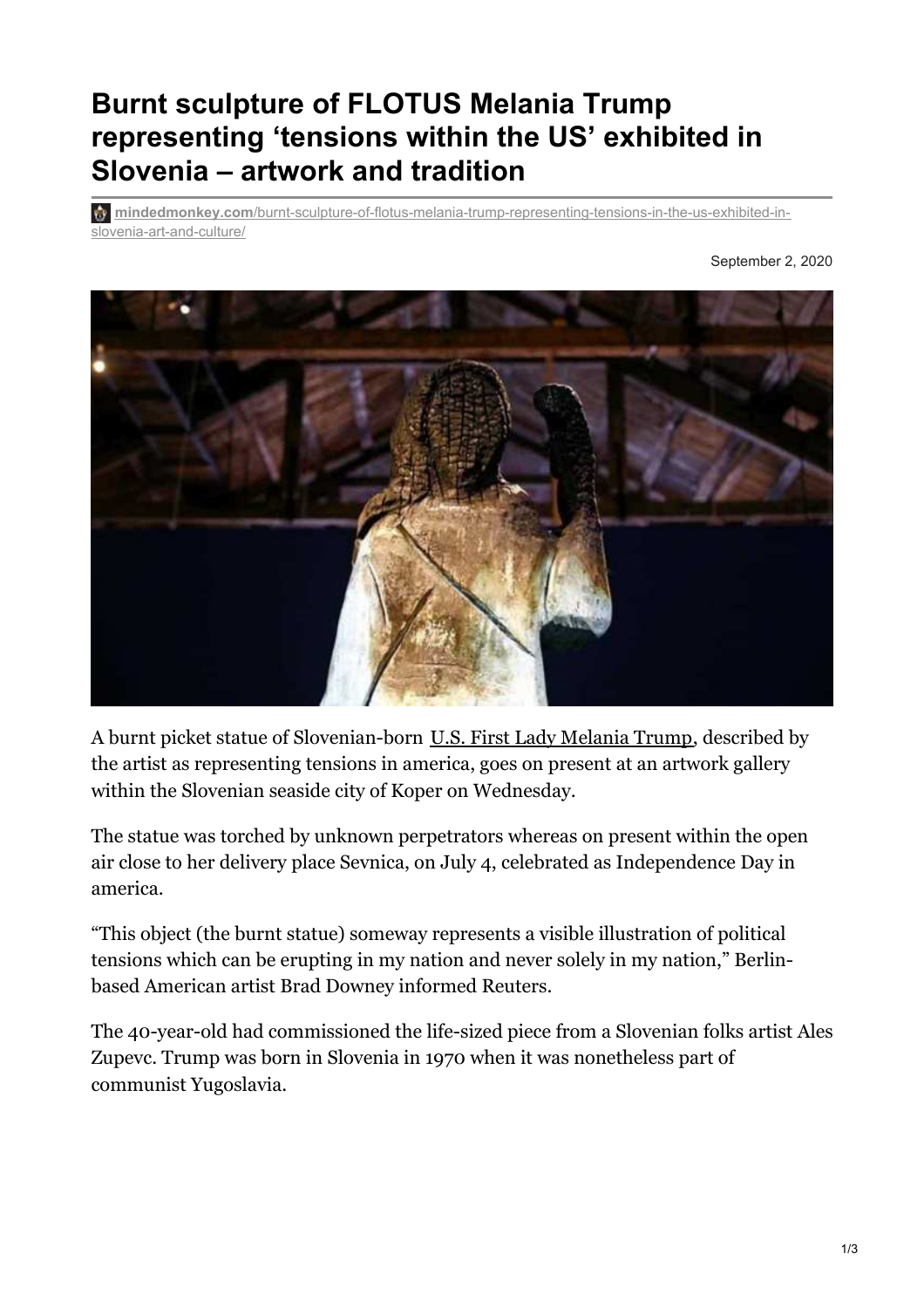

Statues of Melania Trump are seen within the exhibition Fuck off phantasm from the artist Brad Downey in Koper, Slovenia, September 1, 2020.

( **REUTERS** )

The First Woman's workplace didn't instantly reply to a request for remark.

Additionally on present are a plastic duplicate of the picket sculpture and moulds used to make a bronze statue of Trump that is because of be unveiled in Rozno close to Sevnica subsequent week, within the spot the place the picket statue used to face.

Downey mentioned the statue was torched at a time when quite a lot of statues of colonialists have been destroyed within the U.S. as part of the "Black Lives Matter" protests.